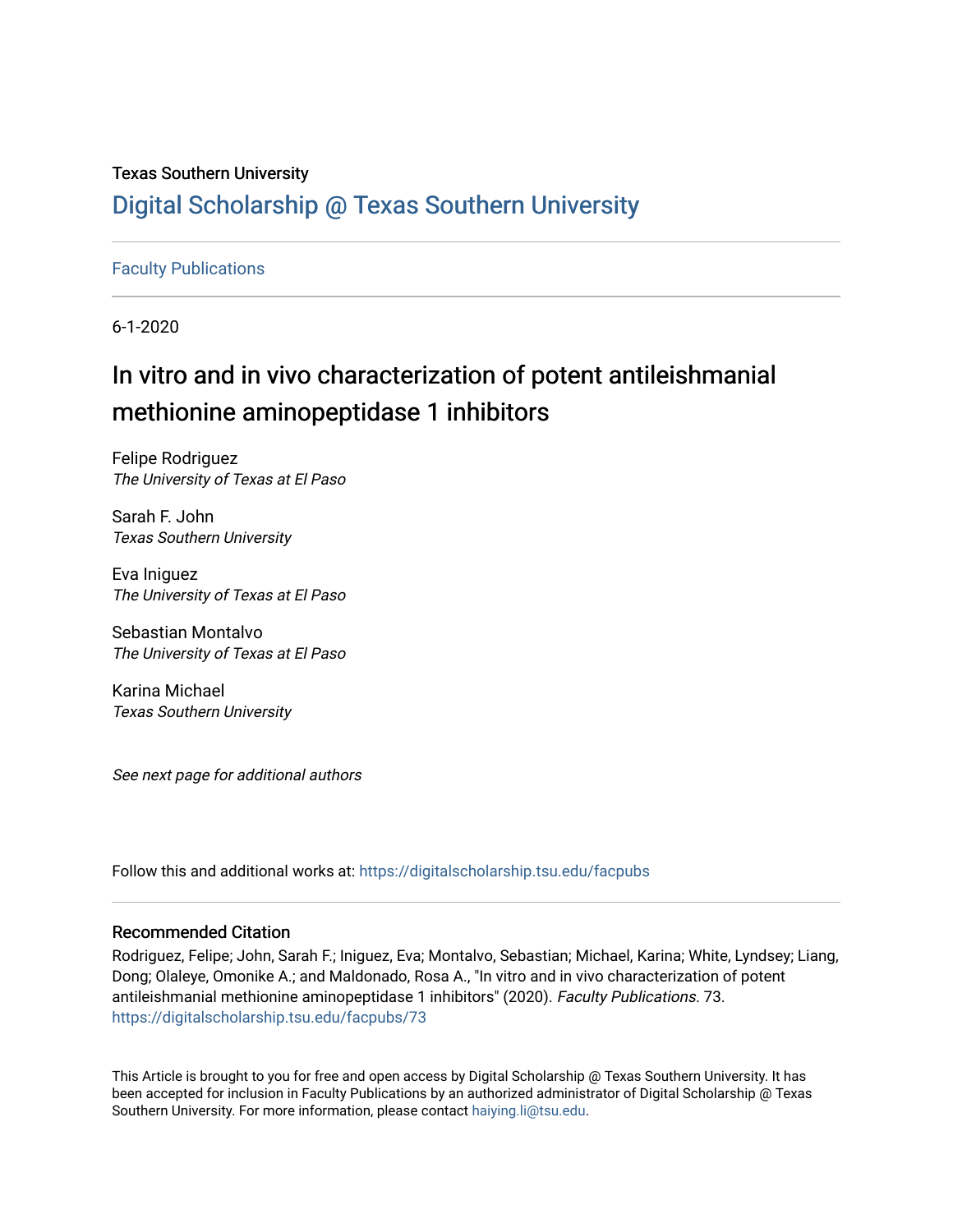### Authors

Felipe Rodriguez, Sarah F. John, Eva Iniguez, Sebastian Montalvo, Karina Michael, Lyndsey White, Dong Liang, Omonike A. Olaleye, and Rosa A. Maldonado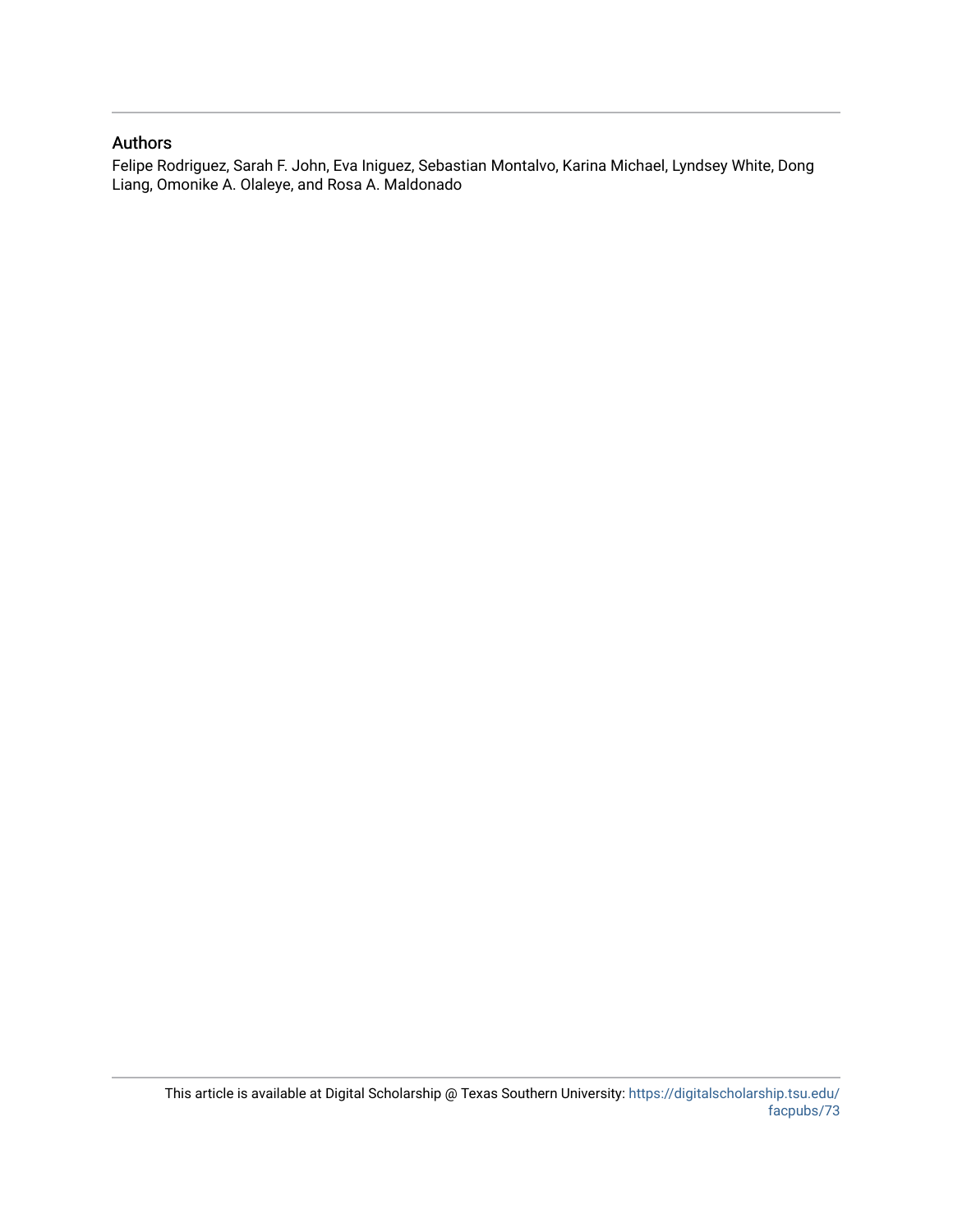

## **In Vitro and In Vivo Characterization of Potent Antileishmanial Methionine Aminopeptidase 1 Inhibitors**

**Felipe Rodriguez,a Sarah F. John,b,d Eva Iniguez,a Sebastian Montalvo,a Karina Michael,b Lyndsey White,b,c Dong Liang,b Omonike A. Olaleye,b [Rosa A. Maldonadoa](https://orcid.org/0000-0003-3180-7192)**

aDepartment of Biological Sciences, Border Biomedical Research Center, The University of Texas at El Paso, El Paso, Texas, USA <sup>b</sup>College of Pharmacy and Health Sciences, Texas Southern University, Houston, Texas, USA c Charles River, Worcester, Massachusetts, USA <sup>d</sup>Harris Health Systems, Houston, Texas, USA

**Antimicrobial Agents** 

MICROBIOLOGY **and Chemotherapy**<sup>®</sup>

**AMERICAN SOCIETY FOR** 

**ABSTRACT** Leishmania major is the causative agent of cutaneous leishmaniasis (CL). No human vaccine is available for CL, and current drug regimens present several drawbacks, such as emerging resistance, severe toxicity, medium effectiveness, and/or high cost. Thus, the need for better treatment options against CL is a priority. In the present study, we validate the enzyme methionine aminopeptidase 1 of L. major (MetAP1<sub>Lm</sub>), a metalloprotease that catalyzes the removal of N-terminal methionine from peptides and proteins, as a chemotherapeutic target against CL infection. The in vitro antileishmanial activities of eight novel MetAP1 inhibitors (OJT001 to OJT008) were investigated. Three compounds, OJT006, OJT007, and OJT008, demonstrated potent antiproliferative effects in macrophages infected with L. major amastigotes and promastigotes at submicromolar concentrations, with no cytotoxicity against host cells. Importantly, the leishmanicidal effect in transgenic L. major promastigotes overexpressing MetAP1<sub>Lm</sub> was diminished by almost 10-fold in comparison to the effect in wild-type promastigotes. Furthermore, the in vivo activities of OJT006, OJT007, and OJT008 were investigated in L. major-infected BALB/c mice. In comparison to the footpad parasite load in the control group, OJT008 decreased the footpad parasite load significantly, by 86%, and exhibited no toxicity in treated mice. We propose MetAP1 inhibitor OJT008 as a potential chemotherapeutic candidate against CL infection caused by L. major infection.

**KEYWORDS** Leishmania major, antiparasitic agents, cutaneous leishmaniasis, drug discovery, methionine aminopeptidase 1, molecular parasitology, murine model of cutaneous leishmaniasis, parasitology, target validation

**T**he leishmaniases are a complex of infectious diseases caused by more than 20 kinetoplastid protozoan parasites that belong to the Trypanosomatidae family and genus Leishmania. Roughly 12 million people are infected, with an increasing incidence of 2 million per year [\(1\)](#page-11-0). Moreover, approximately 350 million people are at risk of contracting leishmaniasis in 98 countries across five continents, and it is included in the neglected tropical diseases (NTD) group [\(1\)](#page-11-0). Clinical manifestations range from nodular and ulcerative skin lesions to progressive mucocutaneous and visceral forms. Cutaneous leishmaniasis (CL) is the predominant human clinical manifestation, and it is characterized by particular localized skin ulcers [\(2,](#page-11-1) [3\)](#page-11-2). CL is considered a tropical disease. In the Old World, CL is mainly caused by Leishmania aethiopica, Leishmania tropica, and Leishmania major, affecting the Middle East, Mediterranean littoral, Arabian Peninsula, Africa, Near Asia, Indian Subcontinent, and other areas [\(4,](#page-11-3) [5\)](#page-11-4). In the New World, CL is caused by several species, such as Leishmania mexicana, Leishmania amazonensis, Leishmania venezuelensis, or members of the subgenus Vianna, which includes Leish-

**Citation** Rodriguez F, John SF, Iniguez E, Montalvo S, Michael K, White L, Liang D, Olaleye OA, Maldonado RA. 2020. In vitro and in vivo characterization of potent antileishmanial methionine aminopeptidase 1 inhibitors. Antimicrob Agents Chemother 64:e01422-19. [https://doi.org/10.1128/AAC.01422-19.](https://doi.org/10.1128/AAC.01422-19)

**Copyright** © 2020 American Society for Microbiology. [All Rights Reserved.](https://doi.org/10.1128/ASMCopyrightv2)

Address correspondence to Omonike A. Olaleye, [olaleyeoa@TSU.edu,](mailto:olaleyeoa@TSU.edu) or Rosa A. Maldonado, [ramaldonado@utep.edu.](mailto:ramaldonado@utep.edu)

**Received** 20 August 2019 **Returned for modification** 2 December 2019 **Accepted** 8 March 2020

**Accepted manuscript posted online** 16 March 2020 **Published** 21 May 2020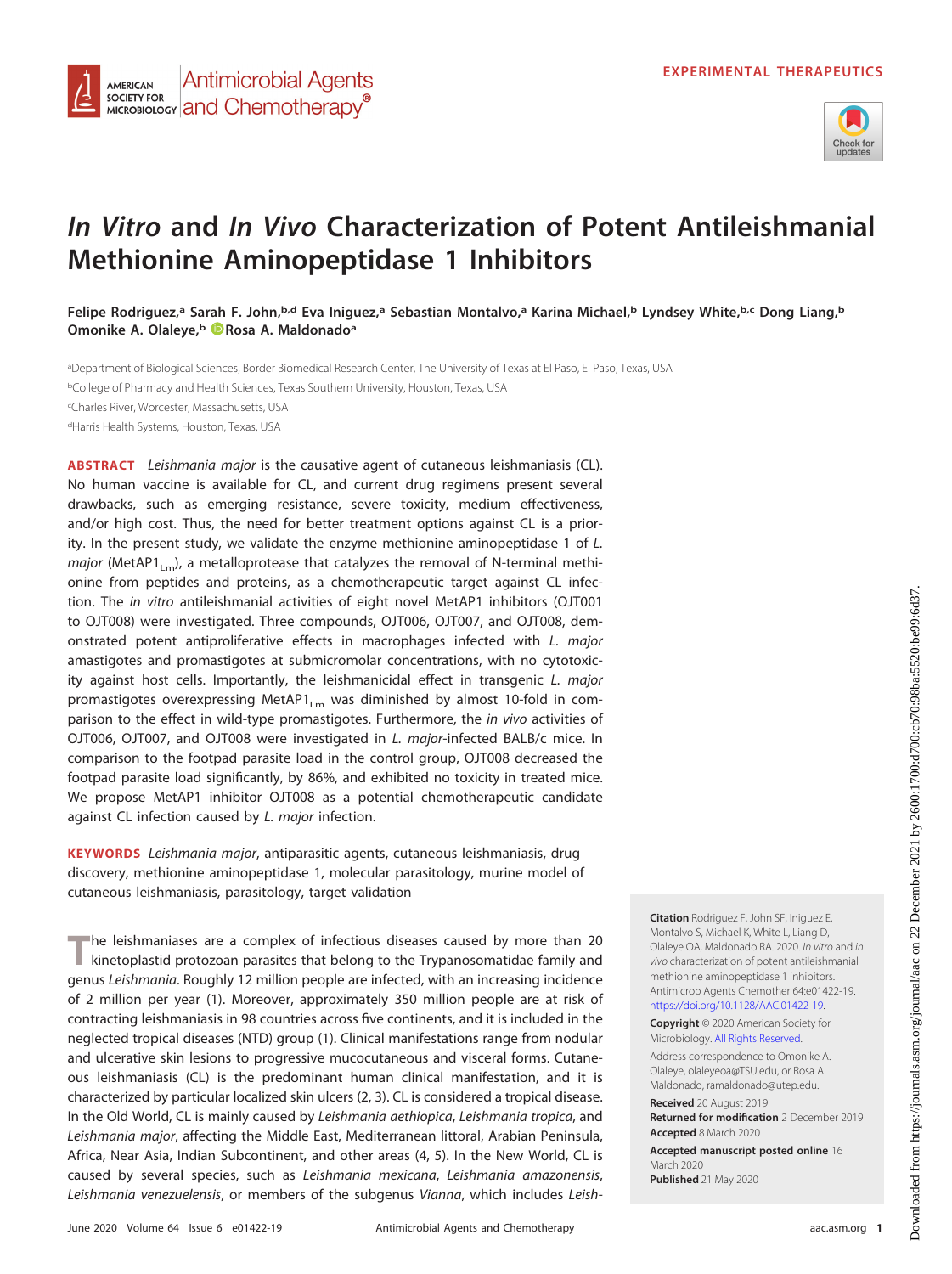mania Vianna braziliensis, L. (V.) guyanensis, L. (V.) panamensis, and L. (V.) peruviana [\(6\)](#page-11-5). Nonetheless, with increases in travel, military activities, and migration, the disease presents a risk for populations that were previously unaffected, including in the United States, where CL is nowadays considered an emerging concern [\(7](#page-11-6)[–](#page-11-7)[10\)](#page-11-8).

Currently, there are no available vaccines against leishmaniasis [\(11,](#page-11-9) [12\)](#page-11-10), and therefore, therapies rely solely upon a reduced number of drugs [\(13\)](#page-11-11). These drugs, such as the pentavalent antimonials meglumine antimonate and sodium stibogluconate (Glucantime and Pentostam, respectively), miltefosine (Impavido), and liposomal amphotericin B (AmBisome), pose several challenges because of their numerous toxic side effects, high cost, and parenteral administration and the potential emergence of chemoresistant parasites [\(14\)](#page-11-12). Hence, there is an urgent need for the development of less toxic, more cost-effective, and more therapeutic interventions against leishmaniasis.

Essential enzymes like methionine aminopeptidase (MetAP) have been suggested as promising targets for the development of novel antiparasitic agents. Methionine aminopeptidases are classified into two different types, MetAP1 and MetAP2. The latter contains a 60-amino-acid insertion that distinguishes it from MetAP1 [\(15,](#page-11-13) [16\)](#page-11-14). MetAP1 is a dinuclear metalloprotease that catalyzes the removal of N-terminal methionine residues from peptides and proteins [\(17\)](#page-11-15). MetAP1 proteins bind to metal ions like cobalt or zinc for their activity [\(18\)](#page-11-16), and disruption of MetAP1 impairs proper protein folding, posttranslational modifications, biologic maturation, and translocation of some newly synthesized peptides and proteins within the cell [\(19\)](#page-11-17). The functionality and importance of MetAP1 has been shown in several organisms, including Escherichia coli, Salmonella enterica serovar Typhimurium, and Mycobacterium tuberculosis, where the knockdown of the MetAP1 gene leads to lethal effects or reduced viability [\(20](#page-11-18)[–](#page-11-19)[22\)](#page-11-20). In Saccharomyces cerevisiae, the knockdown of MetAP1 leads to slow growth, while the knockdown of MetAP1 and MetAP2 leads to nonviable yeast strains [\(23\)](#page-11-21). Furthermore, studies have been made of MetAP1b in the protozoan Plasmodium falciparum (PfMetAP1b), one of four types of MetAP found in P. falciparum. The observation of antiproliferation effects on several P. falciparum strains by highly selective inhibitors of PfMetAP1b has led to the discovery of selective MetAP inhibitors [\(15\)](#page-11-13). Moreover, MetAP inhibitors have shown promising results against tuberculosis, fungal infections, rheumatic disease, various forms of cancer, malaria, leishmaniasis, and other diseases [\(15,](#page-11-13) [22](#page-11-20)[–](#page-11-22)[30\)](#page-11-23). Unlike the protozoan P. falciparum, only one methionine aminopeptidase has been discovered in L. major (MetAP1<sub>Lm</sub>), which has a 50% sequence similarity with human MetAP1 (MetAP1 of Homo sapiens [HsMetAP1]) and less than 14% similarity to human MetAP2 (HsMetAP2) (Fig. S1 in the supplemental material). Another report highlighted the potential role of type 2 MetAP in Leishmania donovani [\(31\)](#page-11-24), and a recent study reported the expression, purification, and characterization of MetAP1 in L. donovani, giving more evidence of MetAP1 as a drug target for Leishmania spp. [\(32\)](#page-11-25). Therefore, we selected methionine aminopeptidase 1 (MetAP1) as a prospective chemotherapeutic target.

Using an integrated whole-cell-based screening and chemogenetic approach, we systematically identified and characterized three novel MetAP $1_{lm}$  inhibitors. Previously, a high-throughput screen consisting of a library of 175,000 structurally diverse small molecules was conducted by Olaleye et al. [\(22\)](#page-11-20). Their study successfully identified lead MetAP1 inhibitors against M. tuberculosis [\(22\)](#page-11-20). As part of the drive to find new antileishmanial treatments, we screened and characterized the antiparasitic activity of these novel MetAP1 inhibitors against CL infection caused by L. major in vitro and in an in vivo model. MetAP1 $_{\text{Lm}}$  inhibitors OJT006, OJT007, and OJT008 showed potent leishmanicidal activity and remarkable selectivity indexes in vitro. More importantly, OJT008 significantly reduced the parasitic load with no evident toxicity in a preclinical in vivo model. These findings suggest MetAP1 $_{\text{Lm}}$  as a potential therapeutic target for the development of efficient and nontoxic drugs against CL. MetAP1 can serve as a potential target for the development of novel anti-infective agents to combat the emergence of drug-resistant pathogens.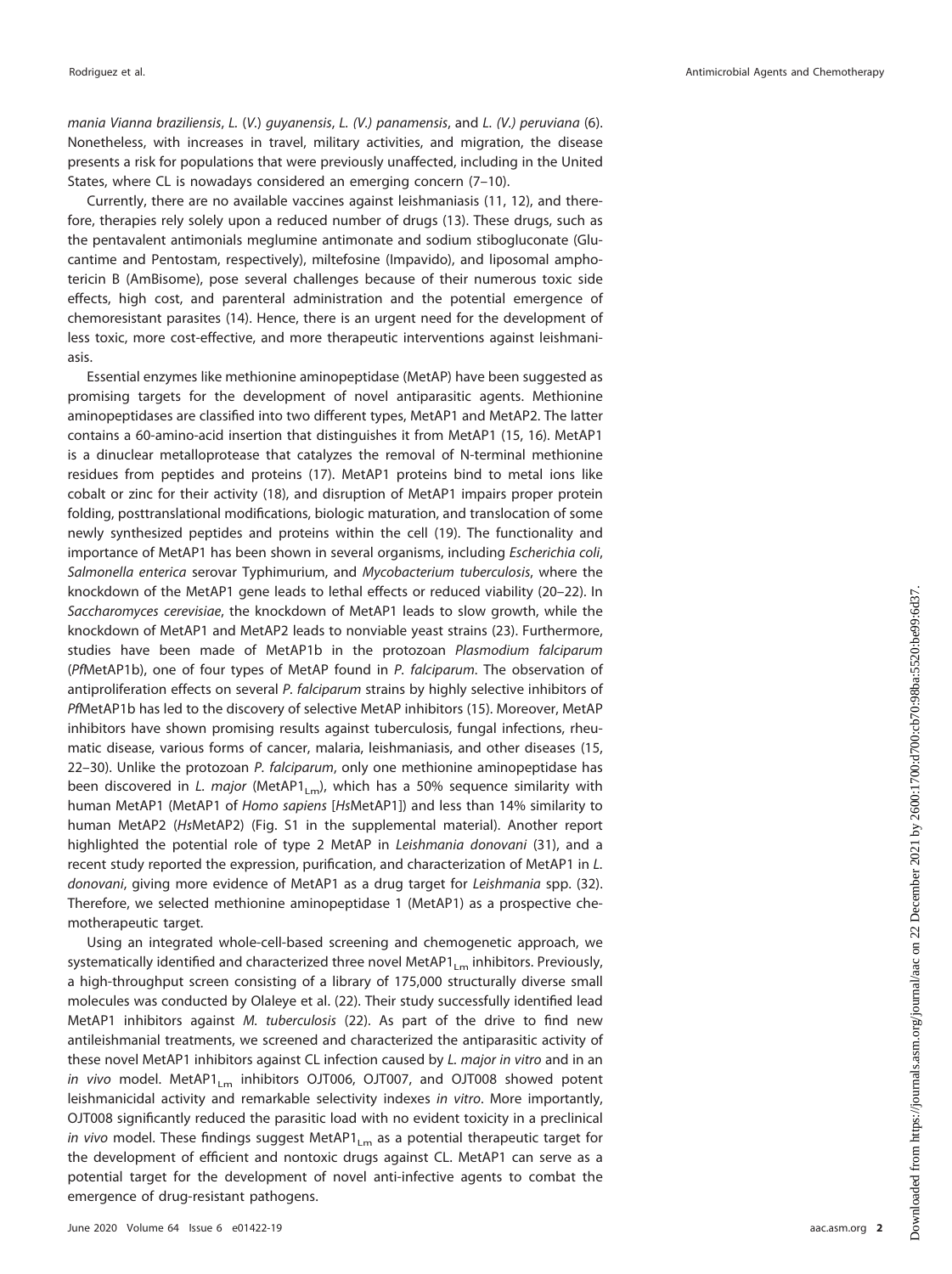<span id="page-4-0"></span>**TABLE 1** Antiparasitic activities of OJT compounds at 72 h in L. major promastigotes and cytotoxicities of the compounds to intraperitoneal mouse macrophages

| Compound | Value $\pm$ estimated interval for: |                  |                |
|----------|-------------------------------------|------------------|----------------|
|          | EC50 $(\mu M)^a$                    | CC50 $(\mu M)^b$ | S <sup>c</sup> |
| OJT001   | $10.9 \pm 1.3$                      | NA <sup>d</sup>  | <b>NA</b>      |
| OJT002   | $11.96 \pm 0.84$                    | <b>NA</b>        | <b>NA</b>      |
| OJT003   | $14.36 \pm 0.45$                    | <b>NA</b>        | <b>NA</b>      |
| OJT004   | $3.36 \pm 0.13$                     | <b>NA</b>        | <b>NA</b>      |
| OJT005   | $6.8 \pm 0.57$                      | <b>NA</b>        | <b>NA</b>      |
| OJT006   | ~0.6                                | $79 \pm 2.34$    | 131.6          |
| OJT007   | $0.38 \pm 0.006$                    | $40.68 \pm 2.18$ | 107.05         |
| OJT008   | ~10.24                              | ~148.1           | 617.08         |

 ${}^{\alpha}E C_{50}$ , median effective concentration. Measure of antiparasitic activity against L. major promastigotes.

 ${}^bCC_{50}$ , median cytotoxic concentration. Measure of cytotoxicity in mammalian cells (intraperitoneal mouse macrophages [IP $\Phi$ ]).

<sup>c</sup>SI, selectivity index (CC<sub>50</sub>/EC<sub>50</sub>).

dNA, not applicable.

#### **RESULTS**

MetAP1<sub>1</sub><sub>m</sub> inhibitors have potent antileishmanial activities and nontoxic ef**fects in intraperitoneal murine macrophages.** The efficacy of theMetAP1 inhibitors tested in this study has been previously demonstrated against the two MetAP1 proteins from M. tuberculosis through a high-throughput screening assay [\(22,](#page-11-20) [33\)](#page-11-26). Thus, to identify new MetAP inhibitors for the potential treatment of CL, we tested eight MetAP1 inhibitors (OJT001, OJT002, OJT003, OJT004, OJT005, OJT006, OJT007, and OJT008) [\(Table 1](#page-4-0) and Fig. S2A) to determine their effectiveness against the promastigote form of L. major. First, parasites were incubated with each of the eight inhibitors (OJT001 to OJT008) for 24 or 48 h. The most potent antileishmanial agents found were OJT006, OJT007, and OJT008, exhibiting low 50% effective concentrations ( $EC_{50}$ ) of 780 nM, 500 nM, and 500 nM, respectively, after only 24 h of incubation (Fig. S2C). Interestingly, after 48 and 72 h of incubation, their antiparasitic effects increased slightly [\(Table 1](#page-4-0) and Fig. S2B and D). Next, the cytotoxic effects of MetAP1<sub>Lm</sub> inhibitors (OJT006, OJT007, and OJT008) were determined by the addition of alamarBlue to intraperitoneal macrophages (IP $\Phi$ ) after 24 or 48 h of treatment. None of the three inhibitors displayed cytotoxicity against IP $\Phi$  at concentrations up to 20  $\mu$ M [\(Table 1](#page-4-0) and Fig. S2E and F). Importantly, complete inhibition of extracellular promastigotes of an L. major strain expressing firefly luciferase (L. major-luc) was detected at a low concentration of 3.12  $\mu$ M. Therefore, a wide window of selectivity (the selectivity indices [SI] were 131.6, 107.05, and 617.08 for OJT006, OJT007, and OJT008, respectively) between parasite and mammalian cell was observed [\(Table 1\)](#page-4-0).

MetAP1<sub>Lm</sub> inhibitors reduce the proliferation of *L. major* intracellular amastigotes. The most potent MetAP1<sub>Lm</sub> inhibitors (OJT006, OJT007, and OJT008) were chosen to further study their effects against intracellular amastigotes proliferated inside IP $\Phi$ . Since we are interested in the potential antiproliferative properties of these inhibitors, we first incubated L. major-luc-infected BALB/c IP $\Phi$  for 48 h with OJT006, OJT007, or OJT008 treatment. We observed that at a concentration of 0.312  $\mu$ M, OJT006, OJT007, and OJT008 were able to inhibit the proliferation of intracellular amastigotes by approximately 80%, 90%, and 85%, respectively [\(Fig. 1\)](#page-5-0). Taken together, these results indicated that OJT006, OJT007, and OJT008 have high antileishmanial effects in both the extracellular and intracellular forms of the parasite with no cytotoxicity to mammalian cells. Thus, OJT006, OJT007, and OJT008 were further selected for evaluation in a preclinical in vivo model of CL. The assay Z factor was 0.5, indicating this is a satisfactory assay.

MetAP1<sub>Lm</sub> inhibitors act on target. To determine whether our three lead candidates were specific against MetAP1<sub>Lm</sub>, we first treated  $1 \times 10^6$  transgenic promastigotes/ml (LucMetAP1<sub>Lm</sub>/p1RlHYG, a transgenic parasite that simultaneously expresses luciferase and overexpresses MetAP1<sub>Lm</sub>) or wild-type parasites for 96 h with OJT006,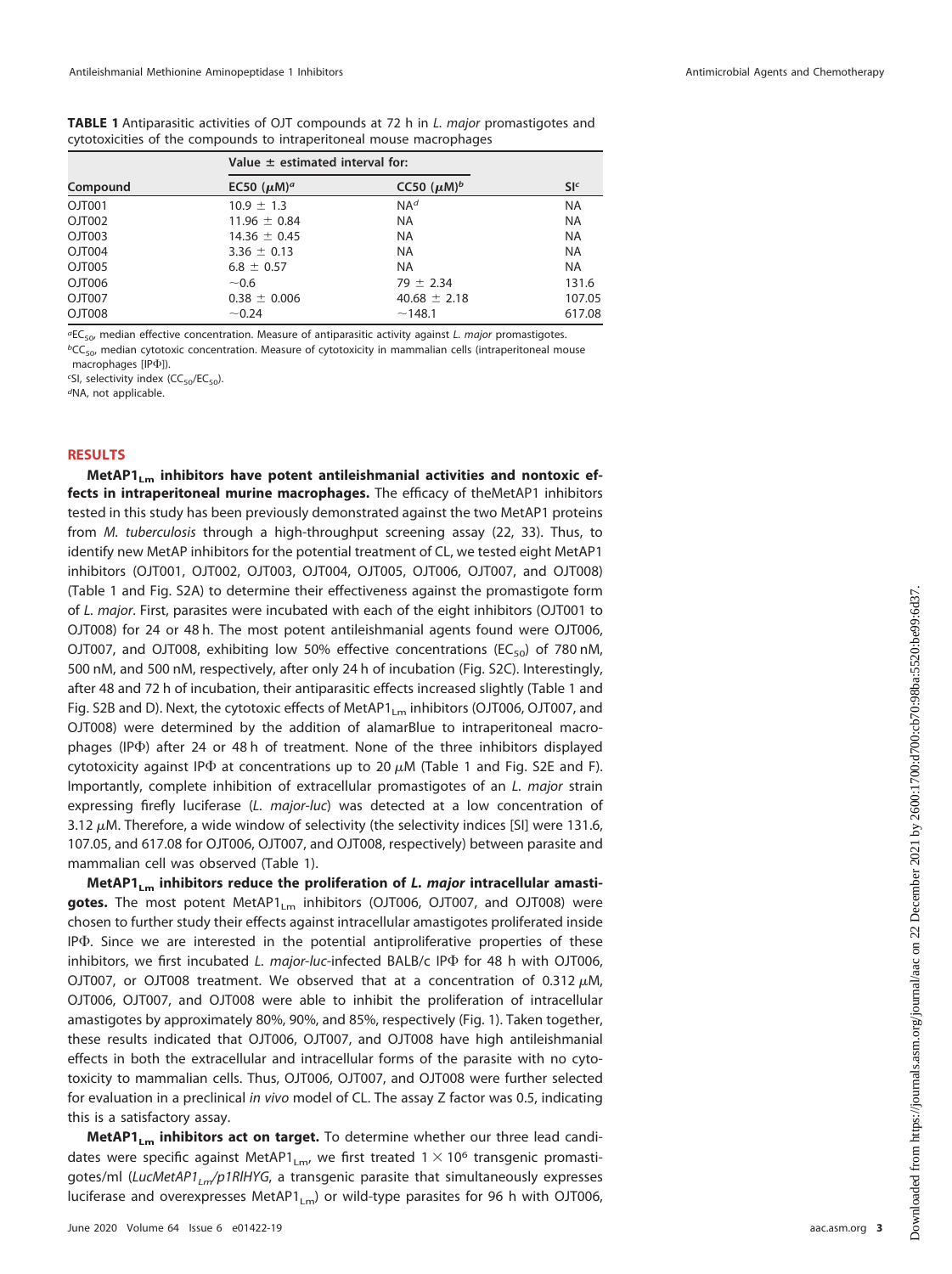

<span id="page-5-0"></span>**FIG 1** MetAP1<sub>Lm</sub> inhibitors OJT006, OJT007, and OJT008 reduced the intracellular proliferation of *L. major* amastigotes. Data from high-content imaging assay (HCIA) analysis of intraperitoneal mouse macrophages (IPФ) infected with L. major-luc metacyclic promastigotes and treated with OJT006, OJT007, or OJT008 inhibitor from 0.312  $\mu$ M to 20  $\mu$ M for 48 h are shown. Controls were treated with 1% DMSO (drug diluent control) or amphotericin B (Amp B) at 5  $\mu$ M (reference drug; positive control). Data are represented as the percentages (%) of infected IP $\Phi$  with 5 or more amastigotes per cell. Error bars indicate standard errors of the means (SEM).

OJT007, or OJT008. As expected, the antileishmanial activity of amphotericin B (reference drug; control) was not altered in the transfected LucMetAP1<sub>Lm</sub>/p1RlHYG parasites [\(Fig. 2B\)](#page-5-1). In contrast, increases of more than 10-fold were observed in the  $EC_{50}$  values of OJT006, OJT007, and OJT008 when tested against transfected LucMetAP1<sub>Lm</sub> promastigotes compared to the values for treatment of wild-type L. major-luc [\(Fig. 2A](#page-5-1) and [B\)](#page-5-1). These data strongly suggest that OJT006, OJT007, and OJT008 successfully inhibited  $MetAP1_{Lm}$ , acting on target.

**Potent** *in vivo* **activity of inhibitor OJT008 against** *L. major* **infection.** The in vivo activities of MetAP1<sub>Lm</sub> inhibitors OJT006, OJT007, and OJT008 were characterized in *L*. major-luc-infected BALB/c mice. First, we evaluated the oral drug administration of different formulations by assessing their antiparasitic activities and potential toxicity in mice. Mice treated with a formulation in 70% deionized (DI) water–30% polyethylene glycol 400 (PEG 400) showed it to be well tolerated, with no weight loss observed, maintaining the antiparasitic activity of OJT006, OJT007, or OJT008 (Fig. S3A and B). Therefore, this formulation was selected for subsequent experiments. Next, BALB/c mice  $(n = 5)$  were infected, and after 18 days postinfection (dpi), mice were orally treated at 20 mg/kg of body weight/day with OJT006, OJT007, or OJT008. After 13 consecutive days of treatment, inhibitors OJT006 and OJT007 were shown to have lower efficacies than OJT008. However, all showed decreases in the lesion sizes in treated mice compared to the effect of the placebo control (Fig. S4). Nevertheless, small lesion sizes were observed through the course of the infection in OJT008-treated mice (Fig. S4). To further study and corroborate the efficacy of OJT008 in the preclinical



<span id="page-5-1"></span>**FIG 2** Action of MetAP1<sub>Lm</sub> inhibitors OJT006, OJT007, and OJT008 is on target. (A) Data from viability assay of L. major-luc promastigotes (wild type) treated with inhibitor OJT006, OJT007, or OJT008 for 96 h in a concentration range of 0.13  $\mu$ M to 3.12  $\mu$ M are shown. (B) Data from viability assay of transfected (LucMetAP1<sub>Lm</sub>/p1RlHYG) L. major promastigotes treated with the OJT006, OJT007, or OJT008 inhibitors in a concentration range of 0.13  $\mu$ M to 3.12  $\mu$ M for 96 h are shown. Controls were treated with 1% DMSO (diluent drug control) or amphotericin B (Amp B) at 5  $\mu$ M (reference drug). Error bars indicate SEM.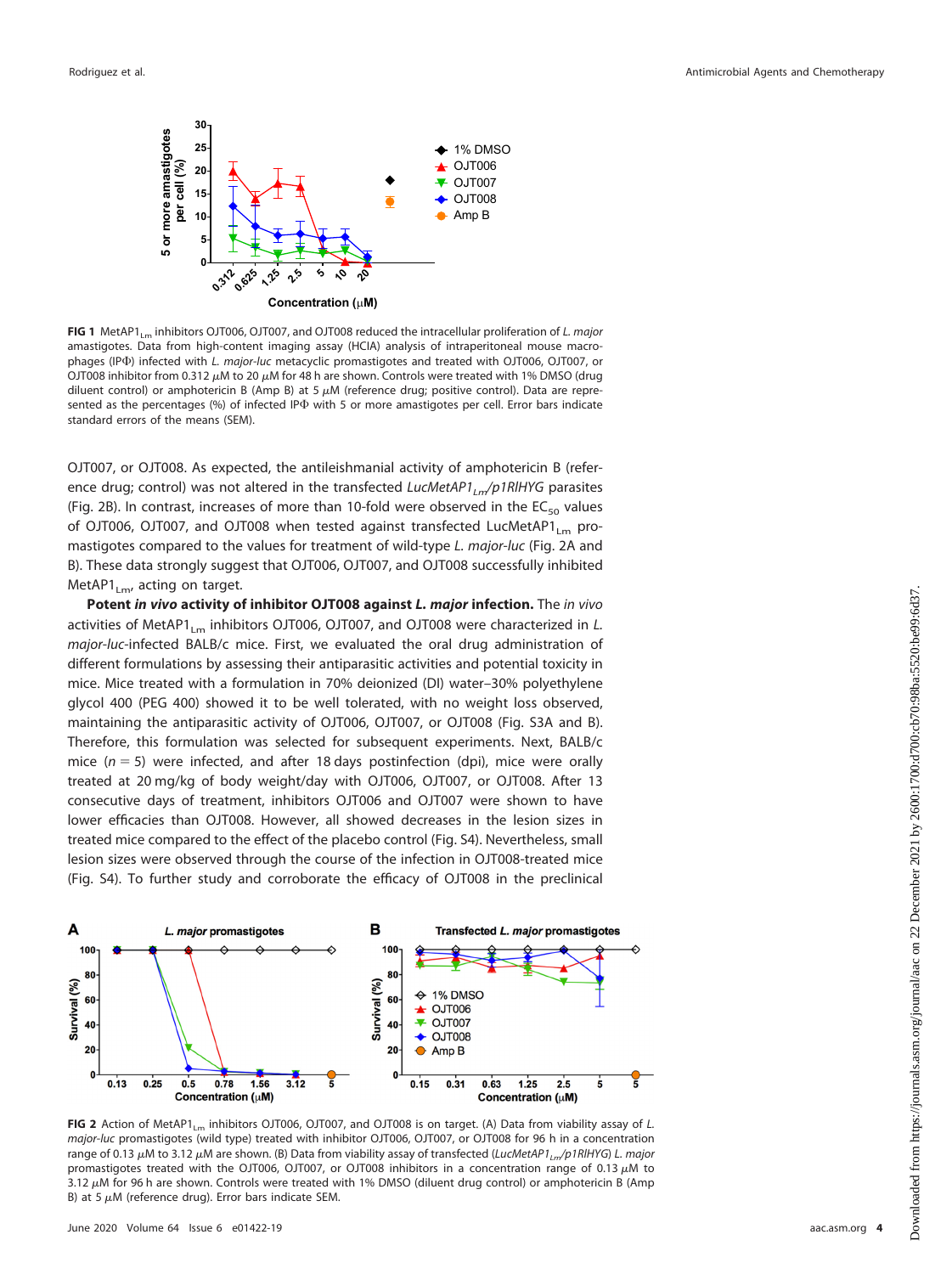

<span id="page-6-0"></span>**FIG 3** Oral treatment with OJT008 significantly reduced the parasitic burden caused by L. major infection. (A) Quantification of parasite bioluminescence emitted in BALB/c mouse footpads infected with L. major-luc metacyclic promastigotes and treated with 20 mg/kg/day of OJT008, 4 mg/kg/day of amphotericin B (Amp B; reference drug group), or placebo (PBS; control group). Two-way ANOVA with Dunnett's multiple-comparison test (compared to placebo group).  $*$ ,  $P < 0.05;$   $*$  $P < 0.01$ ; \*\*\*,  $P < 0.0001$ . Error bars indicate SEM. (B) Representative images of in vivo bioluminescence acquired at 1, 18, 25, and 31 dpi from L. major-luc-infected BALB/c mice treated with OJT008, Amp B, or placebo. (C) Quantification of parasitic load (parasite equivalents/100 ng) by qPCR at experimental endpoint (31 dpi). One-way ANOVA (compared to placebo; control group). \*\*,  $P < 0.01$ . Error bars indicate SEM.

model, we decided to follow the infection during the course of treatment, using in vivo bioluminescence imaging. Thus, BALB/c mice ( $n = 5$ ) were infected and treated using the same conditions as before, and images were acquired at 18, 25, and 31 dpi [\(Fig. 3A](#page-6-0) and [B\)](#page-6-0). Similarly to the results for amphotericin B (reference drug), OJT008 significantly  $(P < 0.0001)$  decreased the parasite's bioluminescence signal [\(Fig. 3A](#page-6-0) and [B\)](#page-6-0). Furthermore, quantitative PCR (qPCR) was performed to analyze the parasite burden of mice treated with OJT008. As expected, compared to the parasite loads in the placebo group, OJT008-treated mice had a significant ( $P < 0.01$ ) reduction in parasite load, by 86% [\(Fig.](#page-6-0) [3B\)](#page-6-0). Taken together, these findings suggest that OJT008 successfully reduced and controlled L. major infection in a preclinical murine model of CL, representing the therapeutic potential of the inhibitor.

**The OJT008 inhibitor is nontoxic in a murine model of CL.** Elevated serum levels of alanine aminotransferase (ALT) and aspartate aminotransferase (AST) enzymes are recognized as markers for cardiac and hepatic damage, respectively [\(34\)](#page-11-27). As observed in the experiments whose results are shown in [Fig. 4A](#page-7-0) and [B,](#page-7-0) serum AST and ALT levels of mice treated with OJT008 were not elevated and were similar to those in the placebo group, indicative of drug safety. These results were further supported by the observation that the mouse weights in the OJT008-treated group were not statistically different from the weights in the placebo-treated control group [\(Fig. 4C\)](#page-7-0). Additionally, OJT008 caused no changes in the behavior, appetite, waste elimination, appearance, or survival of treated mice compared to these parameters in placebo- and amphotericin B-treated animals [\(Fig. 4C\)](#page-7-0). These results demonstrate the oral safety of the MetAP1 $_{\text{Lm}}$  inhibitor OJT008 in a preclinical murine model of CL.

#### **DISCUSSION**

Despite the advances in understanding the protozoan parasite L. major, CL continues to cause significant morbidity. The drugs available to treat this disease (i.e.,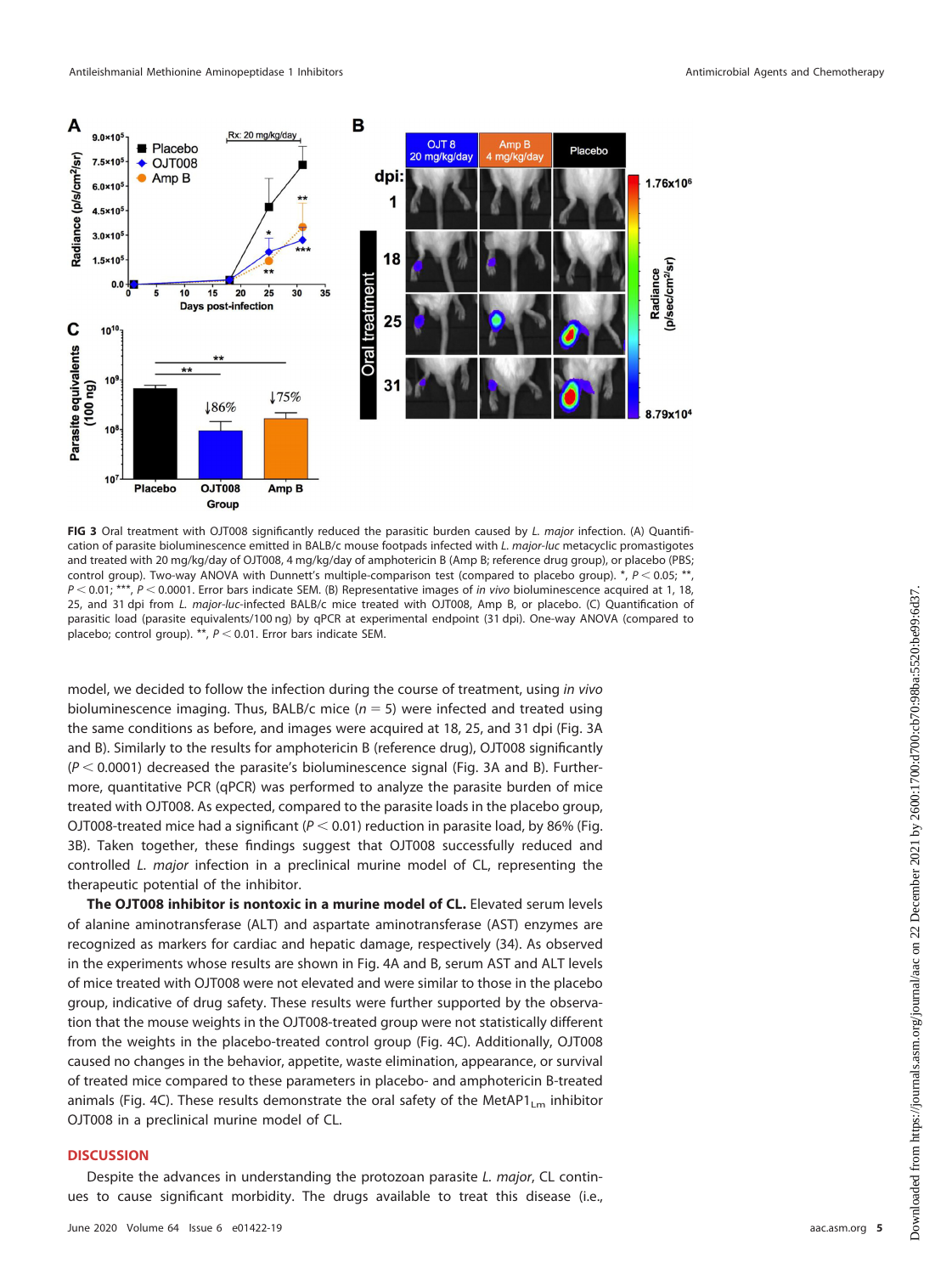

<span id="page-7-0"></span>**FIG 4** OJT008 is nontoxic in vivo. (A and B) Evaluation of systemic toxicity by serum levels of alanine aminotransferase (ALT) (A) and aspartate aminotransferase (AST) (B) in L. major-luc-infected BALB/c mice dosed with 20 mg/kg/day of OJT008, 4 mg/kg/day of Amp B, or placebo (PBS). Pooled serum samples were collected at 31 dpi (endpoint). Positive control [C (+)] was provided by the kit's manufacturer (Sigma-Aldrich). Data are represented as units/ml (U/ml). Ordinary one-way ANOVA with Dunnett's multiple-comparison test (compared to positive control). \*,  $P < 0.05$ ; \*\*,  $P < 0.01$ ; \*\*\*,  $P < 0.001$ ; \*\*\*\*,  $P < 0.0001$ . (C) Assessment of treatment toxicity by weight change (grams) in L. major-luc-infected BALB/c mice treated with 20 mg/kg/day of OJT008, Amp B, or placebo (PBS). Two-way ANOVA with Dunnett's multiple-comparison test (compared to PBS group). \*,  $P < 0.05$ ; \*\*,  $P < 0.01$ ; \*\*\*,  $P < 0.001$ ; \*\*\*\*,  $P < 0.0001$ . Error bars indicate SEM.

pentavalent antimonials and amphotericin B) are aged, limited in efficacy, and present severe side effects, and drug resistance continues to be reported. Consequently, there is an urgent need for new chemotherapeutic approaches to treat CL [\(35\)](#page-11-28). Herein, we present data that demonstrate the potential success of novel MetAP1 inhibitors as chemotherapeutic agents against L. major infection. MetAP1 is a metalloprotease that removes the N-terminal methionine from proteins and peptides, a process involved in the highly conserved N-terminal methionine excision (NME) pathway [\(17\)](#page-11-15). Since NME is an essential process in both prokaryotes and eukaryotes [\(19,](#page-11-17) [36\)](#page-11-29), inhibitors of MetAP have been suggested as novel chemotherapeutic agents against different forms of cancer and bacterial, fungal, and parasitic infections [\(22,](#page-11-20) [24](#page-11-30)[–](#page-11-31)[29,](#page-11-22) [33,](#page-11-26) [37\)](#page-11-32). Moreover, it has been reported that deletion of MetAP1 in yeast and other eukaryotic cells is detrimental and leads to cell death [\(32,](#page-11-25) [38,](#page-11-33) [39\)](#page-12-0). Nonetheless, despite the obvious importance of this metalloprotease in L. major, insufficient effort has been taken in exploiting MetAP1 as a drug target for CL.

A screening of 175,000 diverse small molecules conducted by Olaleye et al. [\(22\)](#page-11-20) led to the discovery of eight potent MetAP1 inhibitors (OJT001 to OJT008). The eight MetAP inhibitors tested belong to four structurally diverse classes of small-molecule compounds affiliated with four structurally distinct chemical classes. Compounds OJT001 to OJT005 are five analogues belonging to the 8-hydroxyquinoline chemical class and are structurally related analogues with the same pharmacophore [\(26\)](#page-11-34), while compounds OJT006, OJT007, and OJT008 are all structurally different, with diverse pharmacophore classes. OJT006 is a pyridoxal isonicotinoyl compound, OJT007 has the hydrazine-1-ylidene-containing pharmacophore, and OJT008 has the pyrimidin-4- amine pharmacore [\(Table 2\)](#page-8-0). Treatment of  $L$ . *major* promastigotes and intracellular amastigotes with inhibitors OJT001 to OJT008 revealed three potent MetAP1<sub>Lm</sub> inhibitors, OJT006, OJT007, and OJT008, with  $EC_{50}$ s in the low range of 0.243  $\mu$ M to 0.640  $\mu$ M. Interestingly, although the first five hydroxyquinoline compounds (OJT001 to OJT005), with similar pharmacophores, have been reported to have potent activity against M. tuberculosis MetAP1 and/or antimycobacterial activity [\(26\)](#page-11-34), they were not potent against L. major promastigotes, while compounds OJT006, OJT007, and OJT008, with three different novel pharmacophores, showed potent activity against L. major promastigotes. These observations suggest the enzyme specificity and selective toxicity of the MetAP inhibitors.

In addition, we have demonstrated that the antiparasitic activity observed for the inhibitors is due to a specific on-target effect by overexpressing MetAP1. We observed a 10-fold increase in resistance to the antiparasitic activity of the compounds compared to the drug resistance of wild-type L. major-luc. Therefore, we can conclude that since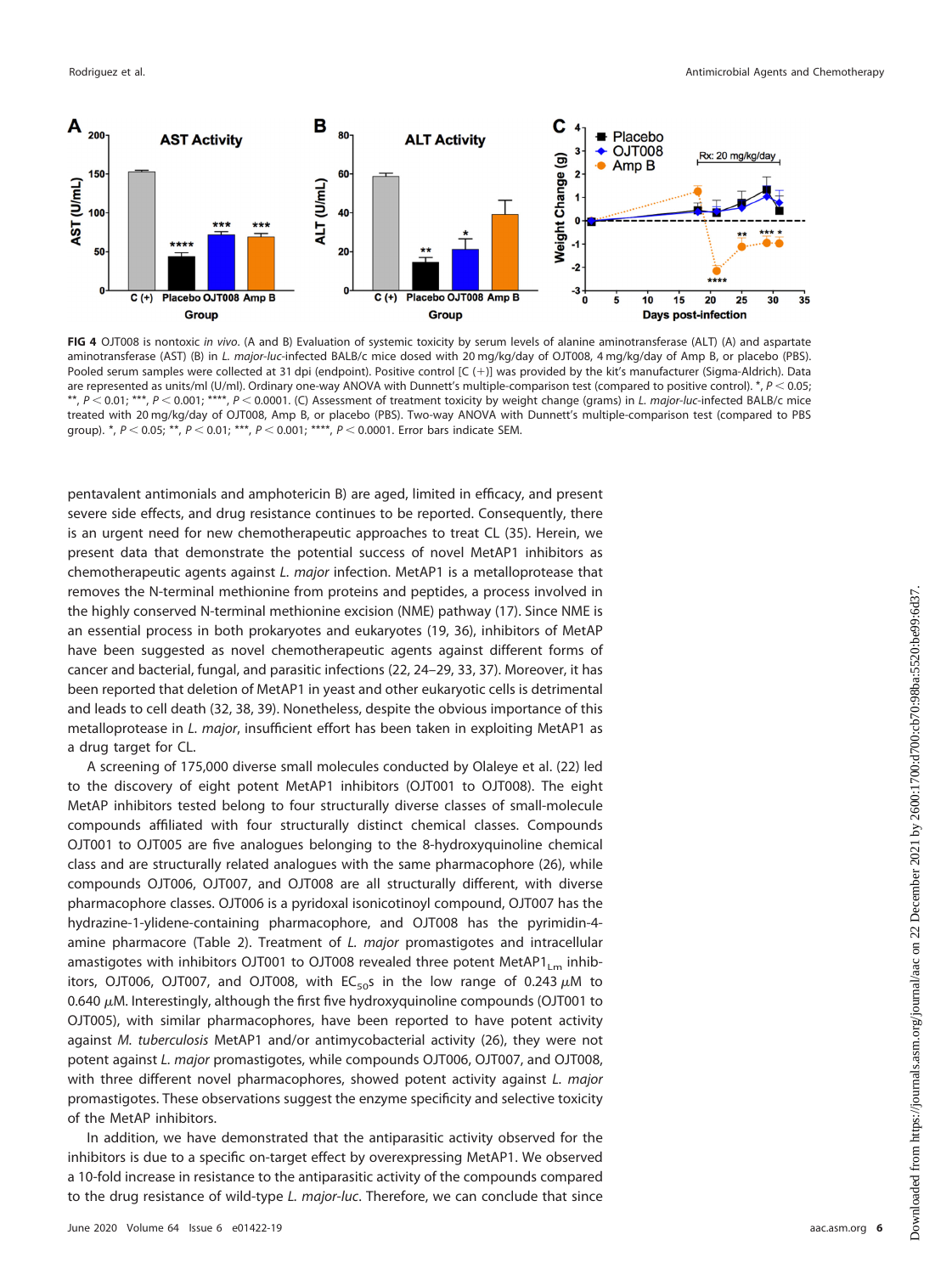<span id="page-8-0"></span>**TABLE 2** Structural classes of methionine aminopeptidase inhibitors

| MetAP inhibitor class        | Core structure             |
|------------------------------|----------------------------|
| I. 8-Hydroxyquinolines       | $R_2$ -<br>R1              |
| II. Pyridoxal isonicotinoyls | OH<br>ŃΗ<br>Ο              |
| III. Hydrazin-1-ylidenes     | ЮH<br>HŃ                   |
| IV. Pyrimidin-4-amine        | CH <sub>3</sub><br>M.<br>M |

there is an excess of MetAP1 enzyme on the transgenic parasites, a higher concentration of the drugs is required to achieve a similar antiparasitic effect. Similarly, these effects were previously described in an M. tuberculosis model by Olaleye et al. [\(22\)](#page-11-20). These data provide evidence that the OJT006, OJT007, and OJT008 compounds specifically inhibit MetAP1 from L. major.

Drug accessibility and parenteral administration are two of the main reasons for treatment interruption for leishmaniasis [\(13,](#page-11-11) [14\)](#page-11-12). Several reports show that patients with conditions ranging from cancer to autoimmune and infectious diseases have an inclination toward oral chemotherapy administration rather than intravenous administration [\(40](#page-12-1)[–](#page-12-2)[42\)](#page-12-3). Here, we present evidence of potent oral efficacy of MetAP1 inhibitor OJT008 in a preclinical mouse model of CL. OJT008 significantly decreased the parasite load, by 86%, as shown by bioluminescence assay and qPCR. More importantly, OJT008 did not generate adverse or toxic effects in treated infected BALB/c mice, as observed by the low systemic levels of AST and ALT that were measured. Furthermore, these data correlated with no significant weight loss and no behavior changes during the course of treatment. Given these findings, we propose the MetAP1<sub>Lm</sub> inhibitor OJT008 for further preclinical studies as a novel chemotherapy agent, representing an excellent candidate for the oral treatment of CL.

To summarize, in the present study, we identified and characterized MetAP1<sub>Lm</sub> as a target for the development of novel antileishmanial drugs. We have discovered three (OJT006, OJT007, and OJT008) novel small-molecule inhibitors of MetAP1<sub>Lm</sub> with diverse pharmacophores for potential development of agents for CL treatment. This is the first report of a new pharmacophore targeting L. major-specific MetAP1 (MetAP1<sub>Lm</sub>), in inhibitor OJT008, with significant antileishmanial activity in vitro and in vivo. Further delivery experiments are planned, seeking to improve the antileishmanial activity of OJT008. Our discovery of three new pharmacophores as potent MetAP1 $_{\text{Lm}}$ inhibitors makes these pharmacophores and the MetAP1 $_{\text{Lm}}$  target an attractive combination for further optimization. In addition, structure-activity relationships and X-ray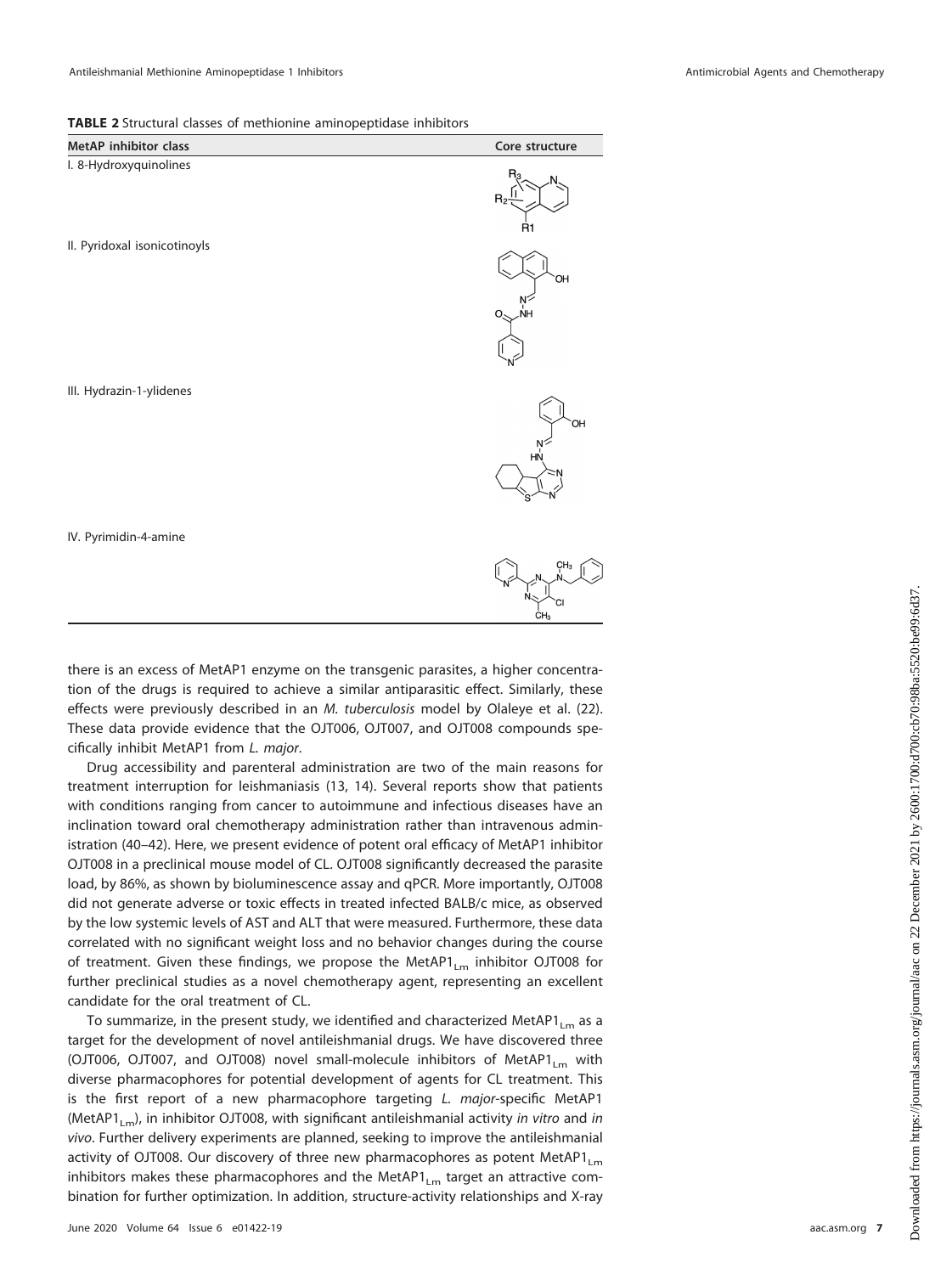crystallography structure studies will accelerate the rational design and synthesis of more potent MetAP1<sub>Lm</sub> inhibitors. Furthermore, these inhibitors could be used as chemical probes or tools in the future to better understand the physiologic relevance of MetAP1<sub>Lm</sub> in N-terminal methionine excision, as well as the essentiality and substrate specificity of this class of enzymes in L. major.

#### **MATERIALS AND METHODS**

**Animals and ethics statement.** BALB/c mice aged 6 to 8 weeks were bred and maintained in a pathogen-free animal biosafety level 2 (ABSL-2) facility at the Laboratory Animal Resources Center (LARC) at The University of Texas at El Paso (UTEP). All animal studies and procedures were performed so as to minimize the distress and pain for the animals in accordance with the NIH guidance and animal protocol A-201107-1, approved by UTEP's Institutional Animal Care and Use Committee (IACUC).

**Culture of** *Leishmania major***.** L. major-luc Friedlin clone V1 promastigotes expressing firefly luciferase Lmj-FV1-LUC-TK (L. major strain Friedlin [MHOM/JL/80/Friedlin]) were cultured at 28°C in M199 medium (Sigma-Aldrich) supplemented with hemin, 10% heat-inactivated fetal bovine serum (iFBS; Gibco), 1% 10,000 U/ml penicillin, 10 mg/ml streptomycin (Gibco) and treated with 50 ng/ml of streptothricin neosulfate (GoldBio) for maintenance of the luciferase (luc) gene.

**Culture of mammalian cells.** Starch-induced intraperitoneal BALB/c mouse macrophages (IP $\Phi$ ) were obtained as described previously [\(43\)](#page-12-4) and cultured in Dulbecco's modified Eagle's medium (DMEM; Thermo Fisher Scientific) supplemented with 10% iFBS (Gibco), 1% 10,000 U/ml penicillin, and 10 mg/ml streptomycin (Gibco).

MetAP1<sub>Lm</sub> inhibitor formulations. The MetAP1<sub>Lm</sub> inhibitors were synthesized and three oral formulations were developed by the Olaleye group at Texas Southern University, Houston, TX. However, two of the oral formulations were toxic for the in vivo experiments: formulation one, which consisted of 23% PEG-400, 75% glycerin, 0.05% cremophor EL (all from Sigma-Aldrich), and 0.5% Labrasol (Gattefosse), and formulation two, which consisted of 33.3% capryol 90 (Sigma-Aldrich), 33.3% cremophor EL, and 33.3% Labrasol. Therefore, for in vivo experiments, inhibitors OJT006, OJT007, and OJT008 were dissolved in a nontoxic oral formulation of 70% deionized (DI) water and 30% PEG-400. Stock solutions were dissolved in pure dimethyl sulfoxide (DMSO) at a concentration of 1 mM for in vitro studies.

Luciferase viability assay. MetAP1<sub>Lm</sub> inhibitors OJT001, OJT002, OJT003, OJT004, OJT005, OJT006, OJT007, and OJT008 were screened against L. major-luc promastigotes. First, parasites at  $1 \times 10^6$ /ml were added to 96-well, white, flat-bottom Nunc plates (Thermo Fisher Scientific) together with the inhibitors in a final concentration range from 0.78  $\mu$ M to 100  $\mu$ M, in triplicates, followed by 96 h of incubation at 28°C. Amphotericin B (Sigma-Aldrich) was used at 5  $\mu$ M as the drug of reference. The efficacies of OJT006, OJT007, and OJT008 were further evaluated. The efficacies of the compounds were assessed by monitoring parasite survival by luciferase activity. The substrate 5'-fluoroluciferin (ONE-Glo luciferase assay system; Promega) was added according to the manufacturer's protocol, and the signal read in a luminometer (Luminoskan; Thermo Fisher Scientific).

**alamarBlue assay of mammalian cell cytotoxicity.** The cytotoxicity of OJT006, OJT007, and OJT008 was evaluated using BALB/c mouse IP $\Phi$ . First, IP $\Phi$  were harvested and seeded at a density of  $1 \times 10^6$ /ml, followed by 8 h of incubation. Next, cells were washed, compounds added at an initial concentration of 1 mM, and cells serially diluted and incubated for an additional 24 or 48 h at 37°C, 5% CO<sub>2</sub>. The cytotoxicity of the compounds was determined by the addition of alamarBlue (Invitrogen) following the manufacturer's recommendations. Plates were read using a fluorometer (Flouroskan; Thermo Fisher Scientific). The drugs were tested in triplicates, and three independent experiments were performed.

In vitro evaluation of MetAP1<sub>Lm</sub> inhibitors by high-content imaging assay. Intraperitoneal mouse macrophages were seeded in a BD Falcon 96-well, clear-bottom, black imaging plate and infected with L. major-luc metacyclic promastigotes [\(44\)](#page-12-5) in a ratio of 10 parasites per macrophage, followed by 24 h of incubation at 37°C, 5% CO<sub>2</sub>. The cells were then washed twice and treated for 48 h with MetAP1<sub>Lm</sub> inhibitors (OJT006, OJT007, and OJT008). Each drug was tested in triplicate. To determine the quality of the assay, 10 replicates of each control, 1% DMSO and amphotericin B, were carried out to calculate the Z factor. Three independent experiments were performed. The procedure was performed as previously described [\(45\)](#page-12-6). BD Pathway Bioimager 855 was used to determine the percentage of infected cells containing at least 5 intracellular parasites.

Homologous overexpression of MetAP1<sub>Lm</sub>. The MetAP1<sub>Lm</sub> gene was amplified from L. major genomic DNA using the oligonucleotides MetAP1<sub>Lm</sub>-XbaI sense (5'-TCTAGAGGATCCATGCCCTGCGAAG GCTGCGGC-3') and MetAP1<sub>Lm</sub>-XbaI antisense (5'-TCTAGAGAATTCTCAGATTTTGATTTCGCTGGGGTCTTCG G-3'). PCR was performed using PCR master mix (Promega), 420 ng of L. major genomic DNA, and MetAP1<sub>Lm</sub> sense and antisense primers under conditions of denaturation of 5 min at 95°C, followed by 40 cycles of 60 s at 95°C, 60 s at 68°C, and 90 s at 72°C, and a final 5-min elongation period at 72°C. The PCR product was purified using the Wizard SV gel and PCR clean-up system (Promega). The amplified MetAP1<sub>1m</sub> gene was then cloned into the XbaI restriction site of the Leishmania expression vector p1RlHYG. The plR1HYG expression vector was kindly provided by Stephen M. Beverley at Washington University, St. Louis, MO. The identification of the clone  $MetAPI_{lm}/p1RIHYG$  was confirmed by DNA sequencing (DNA Analysis Core Facility, Border Biomedical Research Center, El Paso, TX). L. major-luc promastigotes were transfected with 25  $\mu$ g of MetAP1 $_{Lm}/$ p1RlHYG. The transfected (LucMetAP1 $_{Lm}/$ p1RlHYG) parasites were plated in M199 medium, 0.0005% hemin, 10% iFBS (Gibco), 50 ng/ml streptothricin (GoldBio), 1% agarose, and incubated at 28°C. After 10 days, parasite colonies were observed, and an individual colony (clone of parasites) was grown in liquid medium supplemented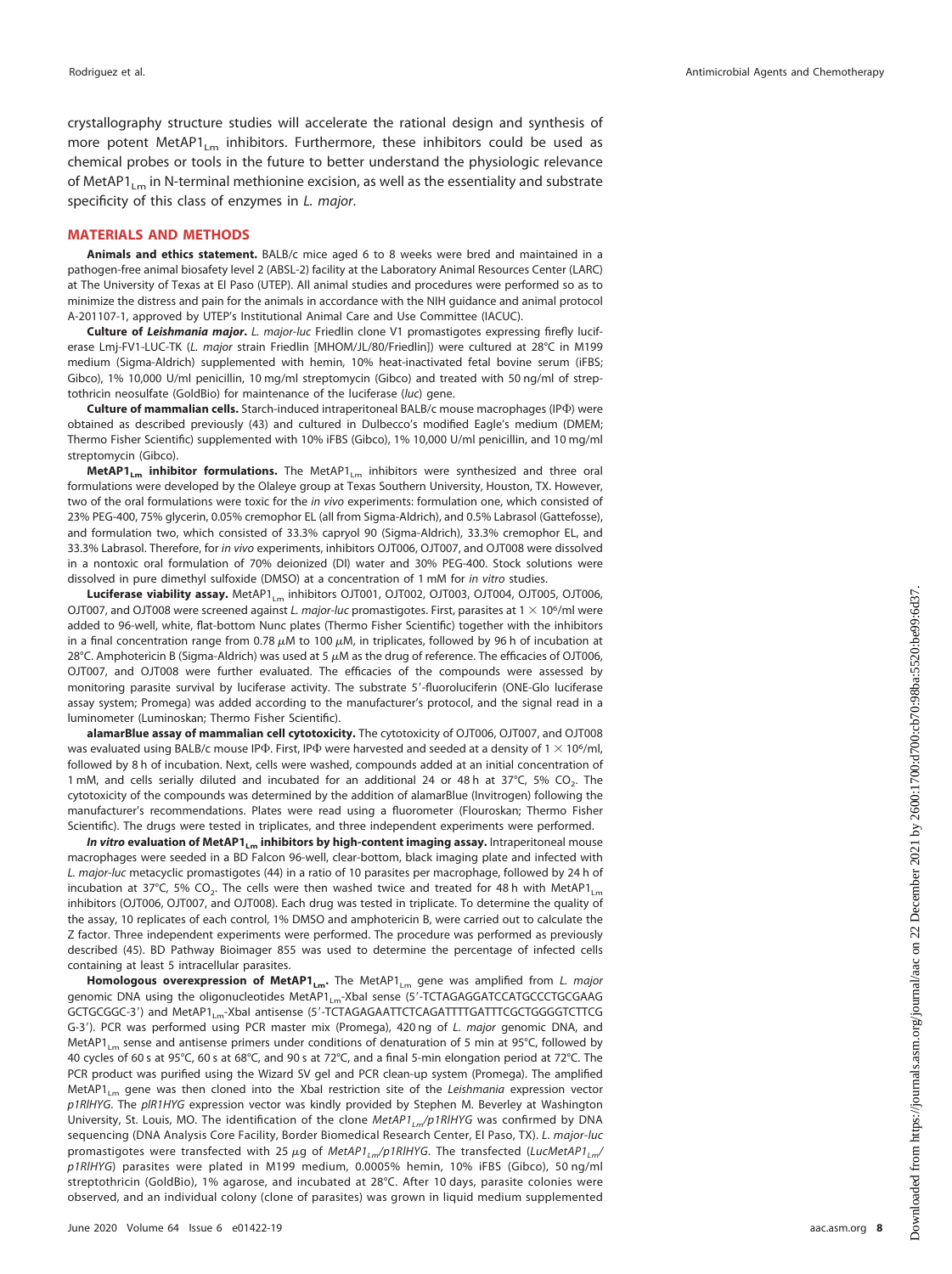with 16  $\mu$ g/ml hygromycin. *L. major LucMetAP1<sub>Lm</sub>/p1RIHYG* transgenic parasites were used to confirm that the activity of MetAP1<sub>1m</sub> inhibitors (OJT006, OJT007, and OJT008) was on target by a luciferase viability assay.

Luciferase assay of *Leishmania major* overexpressing MetAP1<sub>Lm</sub>. The inhibitors OJT006, OJT007, and OJT008 were screened in parallel with  $1 \times 10^6$ /ml L. major LucMetAP1<sub>Lm</sub>/p1RlHYG or wild-type L. major-luc promastigotes for 96 h at 28°C. The assay was performed using the same conditions described above for the luciferase viability assay.

**In vivo antiparasitic activity of MetAP1<sub>Lm</sub> inhibitors.** Male BALB/c mice (6 to 8 weeks old) were injected in the left hind footpad with 50  $\mu$ l of L. major-luc metacyclic promastigotes in DMEM (1  $\times$  10<sup>6</sup>/ ml) after purification by Ficoll step gradient as previously described [\(44\)](#page-12-5). After 18 days postinfection (dpi), animals were treated orally with 20 mg/kg/day (100  $\mu$ l/day) of OJT006, OJT007, or OJT008 or 4 mg/kg/ day intraperitoneally of reference drug amphotericin B (Sigma-Aldrich) for a total of 13 days ( $n = 5$  mice per group). Infection was monitored by footpad lesion measurements using a digital caliper or by bioluminescence imaging in an IVIS Lumina III in vivo imaging system (Perkin Elmer). Bioluminescence images were acquired at 18, 25, and 31 dpi after administration of 200  $\mu$ l of 150 mg kg<sup>-1</sup> D-luciferin in phosphate-buffered saline (PBS; Gold Biotechnology) as previously described [\(46\)](#page-12-7). After D-luciferin injection, mice were kept conscious for 10 min to allow luciferin to be metabolized and circulate and then anesthetized with 2.5% gaseous isoflurane and imaged after 5 additional minutes. Luminescence data were analyzed using Living Image software (Perkin Elmer). Quantification of bioluminescence per footpad is represented as radiance (photons per second per square centimeter per steradian [p/s/cm<sup>2</sup>/sr]).

**Parasite load by quantitative PCR.** At the experimental endpoint, mice were euthanized by  $CO<sub>2</sub>$ overdose and the infected footpads were harvested from all groups. Genomic DNA was extracted from 20 to 30 mg of tissue using the high pure PCR template preparation kit (Roche), following the manufacture's protocol. Parasite footpad burden was determined by absolute quantification based on a standard DNA curve ranging from 0.5 to 10<sup>5</sup> L. major parasite equivalents/ml. A standard curve was produced by extracting DNA from a 20- to 30-mg tissue fragment spiked with 10<sup>5</sup> L. major promastigotes. Amplification of a 120-bp fragment from kinetoplastic DNA was performed using 100 nM forward primer (5'-CTTTTCTGGTCCTCCGGGTAGG-3), 100 nM reverse primer (5'-CCACCCGGCCCTATTTTACACCAA-3'), and TaqMan probe (5'-FAM-TTTCGCAGAACGCCCCTACCCGC-TAMRA-3') [\(47\)](#page-12-8). As an internal control, a linearized pUC57 plasmid containing a sequence from Arabidopsis thaliana was spiked before all DNA extractions as previously described [\(48\)](#page-12-9). TaqMan chemistry allowed a 2-step temperature cycle. PCR conditions were set at 50°C for 2 min, 94°C for 10 min, followed by 45 cycles at 94°C for 15 s and 55°C for 1 min [\(47\)](#page-12-8). Samples were run in triplicate in the StepOnePlus real-time PCR System (Applied Biosystems), and parasite equivalents per 100 ng were plotted. All the conditions were followed as previously described [\(49\)](#page-12-10).

**Toxicity monitoring and assessment.** Treatment toxicity was evaluated by monitoring mouse weight changes periodically. Weight changes (grams) were normalized by subtracting from the mouse's initial weight. Moreover, blood was collected by cardiac puncture at the endpoint and serum obtained by centrifugation at 2,000 rpm for 10 min. The levels of serum alanine aminotransferase (ALT) and aspartate aminotransferase (AST) enzymes in OJT008-treated mice were measured according to the manufacturer's recommendations (ALT or AST activity kit; Sigma-Aldrich).

**Statistical analysis.** All data were analyzed and plotted using GraphPad Prism 7.0 (GraphPad Software, Inc., La Jolla, CA). The median lethal dosage (LD<sub>50</sub>), half-maximal cytotoxic concentration (CC<sub>50</sub>), and half-maximal effective concentration ( $EC_{50}$ ) were calculated. Ordinary one-way analysis of variance (ANOVA) or two-way ANOVA was employed in the statistical analysis. Values were considered significant when  $P$  was  $<$  0.05.

#### **SUPPLEMENTAL MATERIAL**

Supplemental material is available online only. **SUPPLEMENTAL FILE 1**, PDF file, 0.6 MB.

#### **ACKNOWLEDGMENTS**

The plR1HYG expression vector was kindly provided by Stephen M. Beverley at Washington University, St. Louis, MO.

Funding was provided by NIH/ARRA-RTRN grant number U54RR022762 (to R.A.M.), NIGMS/NIH/BUILD grant numbers RL5GM118969, TL4GM118971, and UL1GM118970 (to R.A.M. and O.A.O.), NIH/MARC grant number 2T34GM008048 (to S.M.), and NIH/NIGMS/ RISE grant number R25GM069621-11 (to F.R., E.I., and S.M.).

We are grateful to the following UTEP/BBRC Core Facilities: Biomolecule Analysis (BACF), Cytometry, Screening and Imaging (CSI), and Genomic Analysis (GACF) (supported by NIH/NIMHD grant number 2G12MD007592-21) and Laboratory Animal Resources Center (LARC) at UTEP. This collaborative work was supported in part by Texas Southern University Research Center for Minority Institutions NIH/NIMHD grant number 5G12MD007605.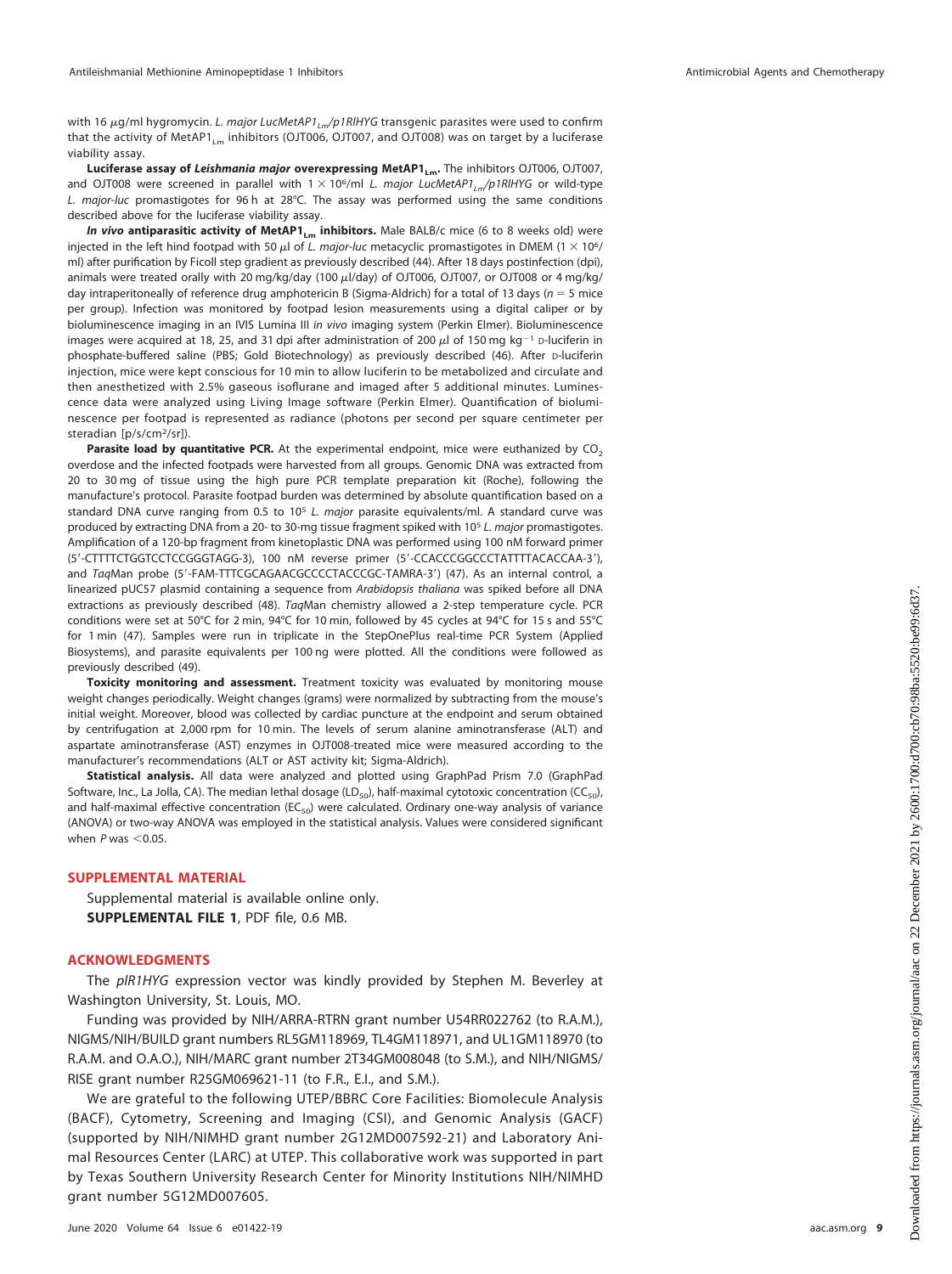#### <span id="page-11-0"></span>**REFERENCES**

- 1. Alvar J, Velez ID, Bern C, Herrero M, Desjeux P, Cano J, Jannin J, den Boer M, WHO Leishmaniasis Control Team. 2012. Leishmaniasis worldwide and global estimates of its incidence. PLoS One 7:e35671. [https://doi](https://doi.org/10.1371/journal.pone.0035671) [.org/10.1371/journal.pone.0035671.](https://doi.org/10.1371/journal.pone.0035671)
- <span id="page-11-1"></span>2. Fortin A, Caridha DP, Leed S, Ngundam F, Sena J, Bosschaerts T, Parriott S, Hickman MR, Hudson TH, Grogl M. 2014. Direct comparison of the efficacy and safety of oral treatments with oleylphosphocholine (OlPC) and miltefosine in a mouse model of L. major cutaneous leishmaniasis. PLoS Negl Trop Dis 8:e3144. [https://doi.org/10.1371/](https://doi.org/10.1371/journal.pntd.0003144) [journal.pntd.0003144.](https://doi.org/10.1371/journal.pntd.0003144)
- <span id="page-11-2"></span>3. Řezníčková E, Popa A, Gucký T, Zatloukal M, Havlíček L, Bazgier V, Berka K, Jorda R, Popa I, Nasereddin A, Jaffe CL, Kryštof V, Strnad M. 2015. 2,6,9-Trisubstituted purines as CRK3 kinase inhibitors with antileishmanial activity in vitro. Bioorg Med Chem Lett 25:2298 –2301. [https://doi](https://doi.org/10.1016/j.bmcl.2015.04.030) [.org/10.1016/j.bmcl.2015.04.030.](https://doi.org/10.1016/j.bmcl.2015.04.030)
- <span id="page-11-3"></span>4. Du R, Hotez PJ, Al-Salem WS, Acosta-Serrano A. 2016. Old World cutaneous leishmaniasis and refugee crises in the Middle East and North Africa. PLoS Negl Trop Dis 10:e0004545. [https://doi.org/10.1371/journal](https://doi.org/10.1371/journal.pntd.0004545) [.pntd.0004545.](https://doi.org/10.1371/journal.pntd.0004545)
- <span id="page-11-4"></span>5. Masmoudi A, Hariz W, Marrekchi S, Amouri M, Turki H. 2013. Old World cutaneous leishmaniasis: diagnosis and treatment. J Dermatol Case Rep 7:31– 41. [https://doi.org/10.3315/jdcr.2013.1135.](https://doi.org/10.3315/jdcr.2013.1135)
- <span id="page-11-6"></span><span id="page-11-5"></span>6. Herwaldt BL. 1999. Leishmaniasis. Lancet 354:1191–1199. [https://doi](https://doi.org/10.1016/S0140-6736(98)10178-2) [.org/10.1016/S0140-6736\(98\)10178-2.](https://doi.org/10.1016/S0140-6736(98)10178-2)
- 7. Barry MA, Koshelev MV, Sun GS, Grekin SJ, Stager CE, Diwan AH, Wasko CA, Murray KO, Woc-Colburn L. 2014. Cutaneous leishmaniasis in Cuban immigrants to Texas who traveled through the Darien Jungle, Panama. Am J Trop Med Hyg 91:345–347. [https://doi.org/10.4269/ajtmh.14-0124.](https://doi.org/10.4269/ajtmh.14-0124)
- 8. Blum J, Desjeux P, Schwartz E, Beck B, Hatz C. 2004. Treatment of cutaneous leishmaniasis among travellers. J Antimicrob Chemother 53: 158 –166. [https://doi.org/10.1093/jac/dkh058.](https://doi.org/10.1093/jac/dkh058)
- <span id="page-11-7"></span>9. Douvoyiannis M, Khromachou T, Byers N, Hargreaves J, Murray HW. 2014. Cutaneous leishmaniasis in North Dakota. Clin Infect Dis 59: e73– e75. [https://doi.org/10.1093/cid/ciu386.](https://doi.org/10.1093/cid/ciu386)
- <span id="page-11-8"></span>10. Wright NA, Davis LE, Aftergut KS, Parrish CA, Cockerell CJ. 2008. Cutaneous leishmaniasis in Texas: a northern spread of endemic areas. J Am Acad Dermatol 58:650 – 652. [https://doi.org/10.1016/j.jaad.2007.11.008.](https://doi.org/10.1016/j.jaad.2007.11.008)
- <span id="page-11-9"></span>11. Duthie MS, Reed SG. 2017. Not all antigens are created equally: progress, challenges, and lessons associated with developing a vaccine for leishmaniasis. Clin Vaccine Immunol 24:e00108-17. [https://doi.org/10.1128/](https://doi.org/10.1128/CVI.00108-17) [CVI.00108-17.](https://doi.org/10.1128/CVI.00108-17)
- <span id="page-11-10"></span>12. Engwerda CR, Matlashewski G. 2015. Development of Leishmania vaccines in the era of visceral leishmaniasis elimination. Trans R Soc Trop Med Hyg 109:423– 424. [https://doi.org/10.1093/trstmh/trv039.](https://doi.org/10.1093/trstmh/trv039)
- <span id="page-11-11"></span>13. Nagle AS, Khare S, Kumar AB, Supek F, Buchynskyy A, Mathison CJ, Chennamaneni NK, Pendem N, Buckner FS, Gelb MH, Molteni V. 2014. Recent developments in drug discovery for leishmaniasis and human African trypanosomiasis. Chem Rev 114:11305–11347. [https://doi.org/10](https://doi.org/10.1021/cr500365f) [.1021/cr500365f.](https://doi.org/10.1021/cr500365f)
- <span id="page-11-13"></span><span id="page-11-12"></span>14. Croft SL, Coombs GH. 2003. Leishmaniasis— current chemotherapy and recent advances in the search for novel drugs. Trends Parasitol 19: 502–508. [https://doi.org/10.1016/j.pt.2003.09.008.](https://doi.org/10.1016/j.pt.2003.09.008)
- 15. Chen X, Chong CR, Shi L, Yoshimoto T, Sullivan DJ, Jr, Liu JO. 2006. Inhibitors of Plasmodium falciparum methionine aminopeptidase 1b possess antimalarial activity. Proc Natl Acad Sci U S A 103:14548-14553. [https://doi.org/10.1073/pnas.0604101103.](https://doi.org/10.1073/pnas.0604101103)
- <span id="page-11-15"></span><span id="page-11-14"></span>16. Lowther WT, Matthews BW. 2002. Metalloaminopeptidases: common functional themes in disparate structural surroundings. Chem Rev 102: 4581– 4608. [https://doi.org/10.1021/cr0101757.](https://doi.org/10.1021/cr0101757)
- <span id="page-11-16"></span>17. Lowther WT, Matthews BW. 2000. Structure and function of the methionine aminopeptidases. Biochim Biophys Acta 1477:157–167. [https://doi](https://doi.org/10.1016/s0167-4838(99)00271-x) [.org/10.1016/s0167-4838\(99\)00271-x.](https://doi.org/10.1016/s0167-4838(99)00271-x)
- 18. Arfin SM, Kendall RL, Hall L, Weaver LH, Stewart AE, Matthews BW, Bradshaw RA. 1995. Eukaryotic methionyl aminopeptidases: two classes of cobalt-dependent enzymes. Proc Natl Acad Sci U S A 92:7714-7718. [https://doi.org/10.1073/pnas.92.17.7714.](https://doi.org/10.1073/pnas.92.17.7714)
- <span id="page-11-18"></span><span id="page-11-17"></span>19. Giglione C, Boularot A, Meinnel T. 2004. Protein N-terminal methionine excision. Cell Mol Life Sci 61:1455–1474. [https://doi.org/10.1007/s00018](https://doi.org/10.1007/s00018-004-3466-8)  $-004 - 3466 - 8$
- 20. Chang SY, McGary EC, Chang S. 1989. Methionine aminopeptidase gene

of Escherichia coli is essential for cell growth. J Bacteriol 171:4071– 4072. [https://doi.org/10.1128/jb.171.7.4071-4072.1989.](https://doi.org/10.1128/jb.171.7.4071-4072.1989)

- <span id="page-11-19"></span>21. Miller CG, Kukral AM, Miller JL, Movva NR. 1989. pepM is an essential gene in Salmonella typhimurium. J Bacteriol 171:5215–5217. [https://doi](https://doi.org/10.1128/jb.171.9.5215-5217.1989) [.org/10.1128/jb.171.9.5215-5217.1989.](https://doi.org/10.1128/jb.171.9.5215-5217.1989)
- <span id="page-11-20"></span>22. Olaleye O, Raghunand TR, Bhat S, He J, Tyagi S, Lamichhane G, Gu P, Zhou J, Zhang Y, Grosset J, Bishai WR, Liu JO. 2010. Methionine aminopeptidases from Mycobacterium tuberculosis as novel antimycobacterial targets. Chem Biol 17:86 –97. [https://doi.org/10.1016/j.chembiol.2009.12](https://doi.org/10.1016/j.chembiol.2009.12.014) [.014.](https://doi.org/10.1016/j.chembiol.2009.12.014)
- <span id="page-11-21"></span>23. Shim JS, Matsui Y, Bhat S, Nacev BA, Xu J, Bhang HE, Dhara S, Han KC, Chong CR, Pomper MG, So A, Liu JO. 2010. Effect of nitroxoline on angiogenesis and growth of human bladder cancer. J Natl Cancer Inst 102:1855–1873. [https://doi.org/10.1093/jnci/djq457.](https://doi.org/10.1093/jnci/djq457)
- <span id="page-11-30"></span>24. Trenholme KR, Brown CL, Skinner-Adams TS, Stack C, Lowther J, To J, Robinson MW, Donnelly SM, Dalton JP, Gardiner DL. 2010. Aminopeptidases of malaria parasites: new targets for chemotherapy. Infect Disord Drug Targets 10:217–225. [https://doi.org/10.2174/187152610791163363.](https://doi.org/10.2174/187152610791163363)
- 25. Musonda CC, Whitlock GA, Witty MJ, Brun R, Kaiser M. 2009. Synthesis and evaluation of 2-pyridyl pyrimidines with in vitro antiplasmodial and antileishmanial activity. Bioorg Med Chem Lett 19:401– 405. [https://doi](https://doi.org/10.1016/j.bmcl.2008.11.098) [.org/10.1016/j.bmcl.2008.11.098.](https://doi.org/10.1016/j.bmcl.2008.11.098)
- <span id="page-11-34"></span>26. Chen LL, Li J, Li JY, Luo QL, Mao WF, Shen Q, Nan FJ, Ye QZ. 2004. Type I methionine aminopeptidase from Saccharomyces cerevisiae is a potential target for antifungal drug screening. Acta Pharmacol Sin 25: 907–914.
- 27. Sun J, Li MH, Qian SS, Guo FJ, Dang XF, Wang XM, Xue YR, Zhu HL. 2013. Synthesis and antitumor activity of 1,3,4-oxadiazole possessing 1,4 benzodioxan moiety as a novel class of potent methionine aminopeptidase type II inhibitors. Bioorg Med Chem Lett 23:2876 –2879. [https://](https://doi.org/10.1016/j.bmcl.2013.03.068) [doi.org/10.1016/j.bmcl.2013.03.068.](https://doi.org/10.1016/j.bmcl.2013.03.068)
- <span id="page-11-31"></span>28. Kao RY, Yuen KY, Che CM, Siu FM. 2011. Methionine aminopeptidase as a novel target for antibiotic therapy against Staphylococcus aureus: a proteomic approach. Hong Kong Med J 17(Suppl 2):29 –31.
- <span id="page-11-22"></span>29. Selvakumar P, Lakshmikuttyamma A, Das U, Pati HN, Dimmock JR, Sharma RK. 2009. NC2213: a novel methionine aminopeptidase 2 inhibitor in human colon cancer HT29 cells. Mol Cancer 8:65. [https://doi.org/](https://doi.org/10.1186/1476-4598-8-65) [10.1186/1476-4598-8-65.](https://doi.org/10.1186/1476-4598-8-65)
- <span id="page-11-23"></span>30. Bernier SG, Lazarus DD, Clark E, Doyle B, Labenski MT, Thompson CD, Westlin WF, Hannig G. 2004. A methionine aminopeptidase-2 inhibitor, PPI-2458, for the treatment of rheumatoid arthritis. Proc Natl Acad Sci U S A 101:10768 –10773. [https://doi.org/10.1073/pnas.0404105101.](https://doi.org/10.1073/pnas.0404105101)
- <span id="page-11-25"></span><span id="page-11-24"></span>31. Bhat SY, Dey A, Qureshi IA. 2018. Structural and functional highlights of methionine aminopeptidase 2 from Leishmania donovani. Int J Biol Macromol 115:940 –954. [https://doi.org/10.1016/j.ijbiomac.2018.04.090.](https://doi.org/10.1016/j.ijbiomac.2018.04.090)
- 32. Bhat SY, Jagruthi P, Srinivas A, Arifuddin M, Qureshi IA. 2020. Synthesis and characterization of quinoline-carbaldehyde derivatives as novel inhibitors for leishmanial methionine aminopeptidase 1. Eur J Med Chem 186:111860. [https://doi.org/10.1016/j.ejmech.2019.111860.](https://doi.org/10.1016/j.ejmech.2019.111860)
- <span id="page-11-26"></span>33. Olaleye O, Raghunand TR, Bhat S, Chong C, Gu P, Zhou J, Zhang Y, Bishai WR, Liu JO. 2011. Characterization of clioquinol and analogues as novel inhibitors of methionine aminopeptidases from Mycobacterium tuberculosis. Tuberculosis (Edinb) 91(Suppl 1):S61–S65. [https://doi.org/10](https://doi.org/10.1016/j.tube.2011.10.012) [.1016/j.tube.2011.10.012.](https://doi.org/10.1016/j.tube.2011.10.012)
- <span id="page-11-27"></span>34. Sousa-Batista AJ, Poletto FS, Philipon C, Guterres SS, Pohlmann AR, Rossi-Bergmann B. 2017. Lipid-core nanocapsules increase the oral efficacy of quercetin in cutaneous leishmaniasis. Parasitology 144: 1769 –1774. [https://doi.org/10.1017/S003118201700097X.](https://doi.org/10.1017/S003118201700097X)
- <span id="page-11-29"></span><span id="page-11-28"></span>35. de Menezes JP, Guedes CE, Petersen AL, Fraga DB, Veras PS. 2015. Advances in development of new treatment for leishmaniasis. Biomed Res Int 2015:815023. [https://doi.org/10.1155/2015/815023.](https://doi.org/10.1155/2015/815023)
- <span id="page-11-32"></span>36. Giglione C, Vallon O, Meinnel T. 2003. Control of protein life-span by N-terminal methionine excision. EMBO J 22:13–23. [https://doi.org/10](https://doi.org/10.1093/emboj/cdg007) [.1093/emboj/cdg007.](https://doi.org/10.1093/emboj/cdg007)
- 37. Chai SC, Wang WL, Ding DR, Ye QZ. 2011. Growth inhibition of Escherichia coli and methicillin-resistant Staphylococcus aureus by targeting cellular methionine aminopeptidase. Eur J Med Chem 46:3537–3540. [https://doi.org/10.1016/j.ejmech.2011.04.056.](https://doi.org/10.1016/j.ejmech.2011.04.056)
- <span id="page-11-33"></span>38. Hu X, Addlagatta A, Lu J, Matthews BW, Liu JO. 2006. Elucidation of the function of type 1 human methionine aminopeptidase during cell cycle